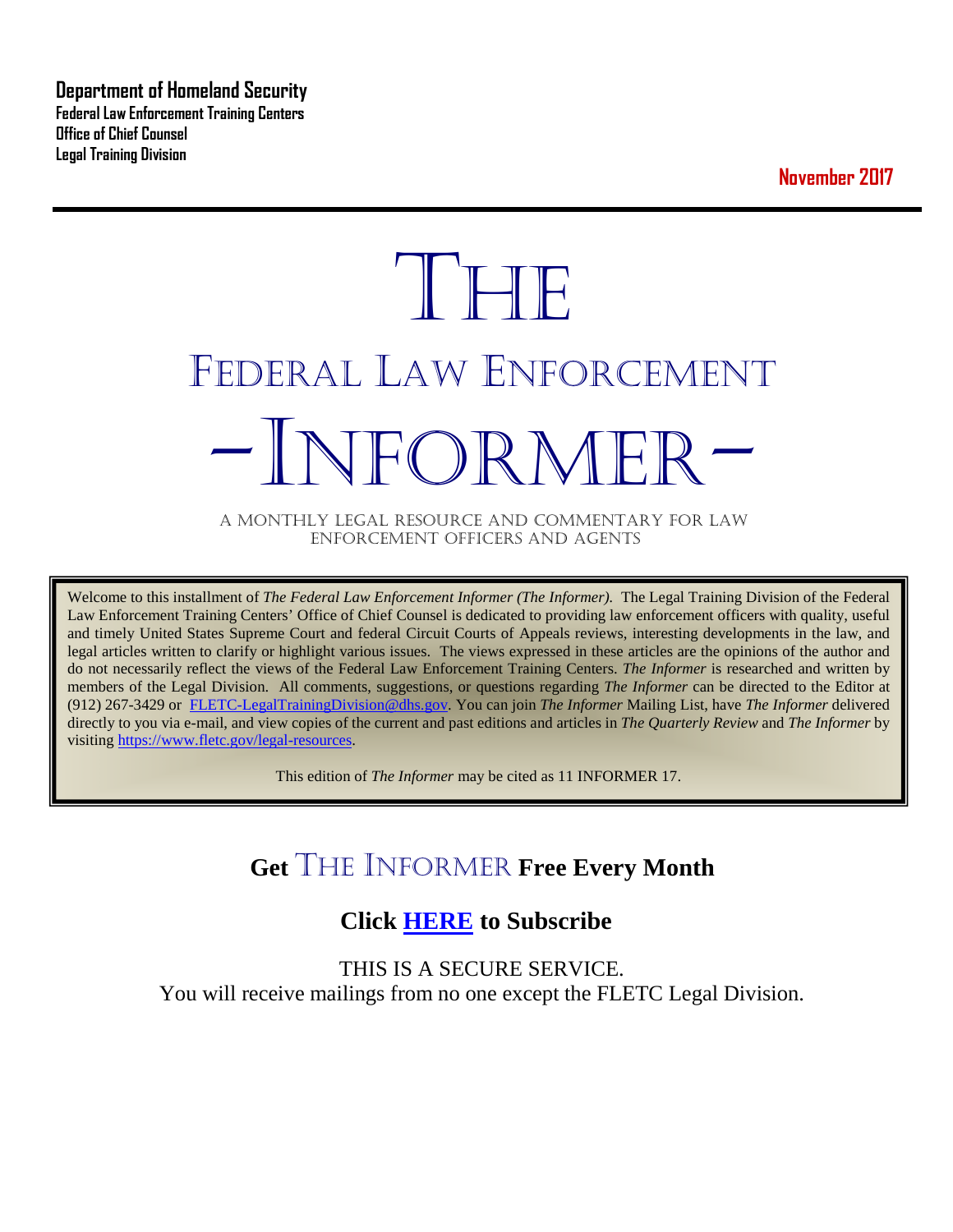# **The Informer – November <sup>2017</sup>**

# **Supreme Court Preview: October Term 2017**

| <b>Byrd v. United States:</b> Whether a driver has a reasonable expectation of privacy in<br>a rental car when he has the renter's permission to drive the car but is not listed as an                                                                                             |
|------------------------------------------------------------------------------------------------------------------------------------------------------------------------------------------------------------------------------------------------------------------------------------|
| <b>Carpenter v. United States:</b> Whether the Fourth Amendment requires the government<br>to get a search warrant to obtain historical cell site location information from wireless<br>carriers or if this information can be obtained by a court order under $\S 2703(d)$ of the |
| City of Hays, Kansas v. Vogt: Whether the Fifth Amendment's Self Incrimination<br>Clause prohibits the use of compelled statements at a probable cause hearing5                                                                                                                    |
| <b>Collins v. Virginia:</b> Whether a police officer could enter private property without a<br>warrant or consent, approach a home, and search a vehicle parked a few feet from the                                                                                                |
| Dahda v. United States: Whether Title III requires suppression of evidence obtained<br>pursuant to wiretap orders that were invalid because the orders exceeded the issuing                                                                                                        |
| <b>District of Columbia v. Wesby:</b> Whether police officers had probable cause to<br>arrest for trespassing when the owner of a vacant home tells the officers that he had                                                                                                       |
| United States v. Microsoft Corporation: Whether a warrant issued under § 2703 of<br>the Stored Communications Act required Microsoft to produce the contents of a customer's                                                                                                       |
| <b>Lozman v. City of Riviera Beach, Florida:</b> Whether the existence of probable cause                                                                                                                                                                                           |

# **Case Summaries**

# **[Circuit Courts of Appeals](#page-10-0)**

### **[First Circuit](#page-10-1)**

| <b>United States v. Orth:</b> Whether an officer unreasonably extended the duration of a<br>traffic stop and whether the officer established reasonable suspicion to frisk the occupants                                                                                 |
|--------------------------------------------------------------------------------------------------------------------------------------------------------------------------------------------------------------------------------------------------------------------------|
| United States v. Levin: Whether evidence obtained from a search warrant issued<br>in the Eastern District of Virginia, which authorized a search of the defendant's computer<br>discovered in Massachusetts by using a Network Investigative Technique, was admissible12 |
| <b>United States v. Bain:</b> Whether officers conducted an unlawful search by testing the<br>defendant's keys in the lock of an apartment to identify in which unit the defendant lived 13                                                                              |
| <b>Seventh Circuit</b>                                                                                                                                                                                                                                                   |
| United States v. Quiroz: Whether the defendant's uncoerced statements after he was                                                                                                                                                                                       |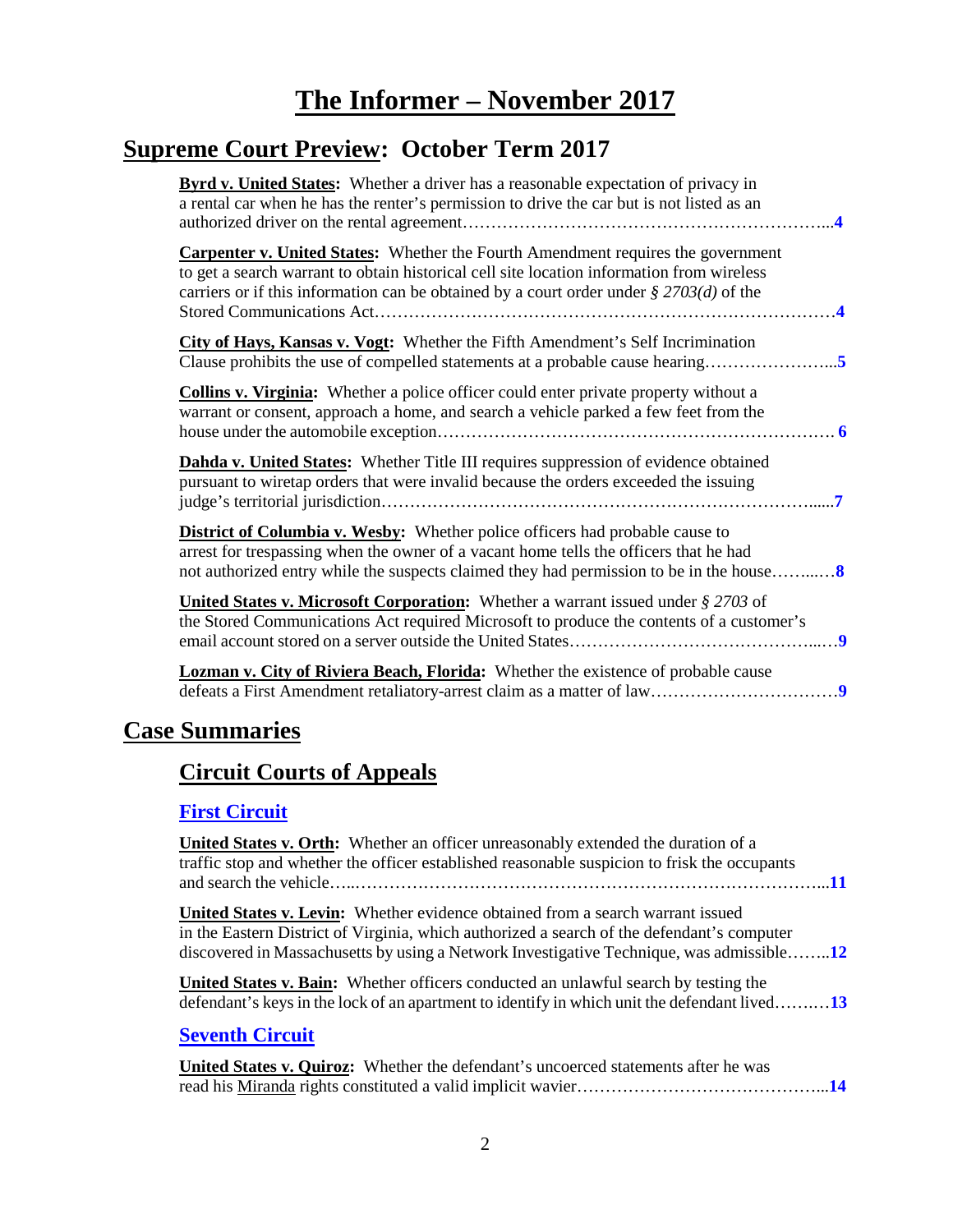**Smith v. Anderson:** Whether the continued detention of a sex offender, who lacked lawful and approved living arrangements as a condition of parole, violated the Fourth Amendment........**[15](#page-14-0)**

#### **[Eighth Circuit](#page-14-1)**

**United States v. Cobo-Cobo:** Whether federal agents obtained voluntary consent before they entered the defendant's apartment and whether the agents' suspicion that the defendant was in the country illegally was based solely on his Hispanic heritage……………………………[15](#page-14-2)

♦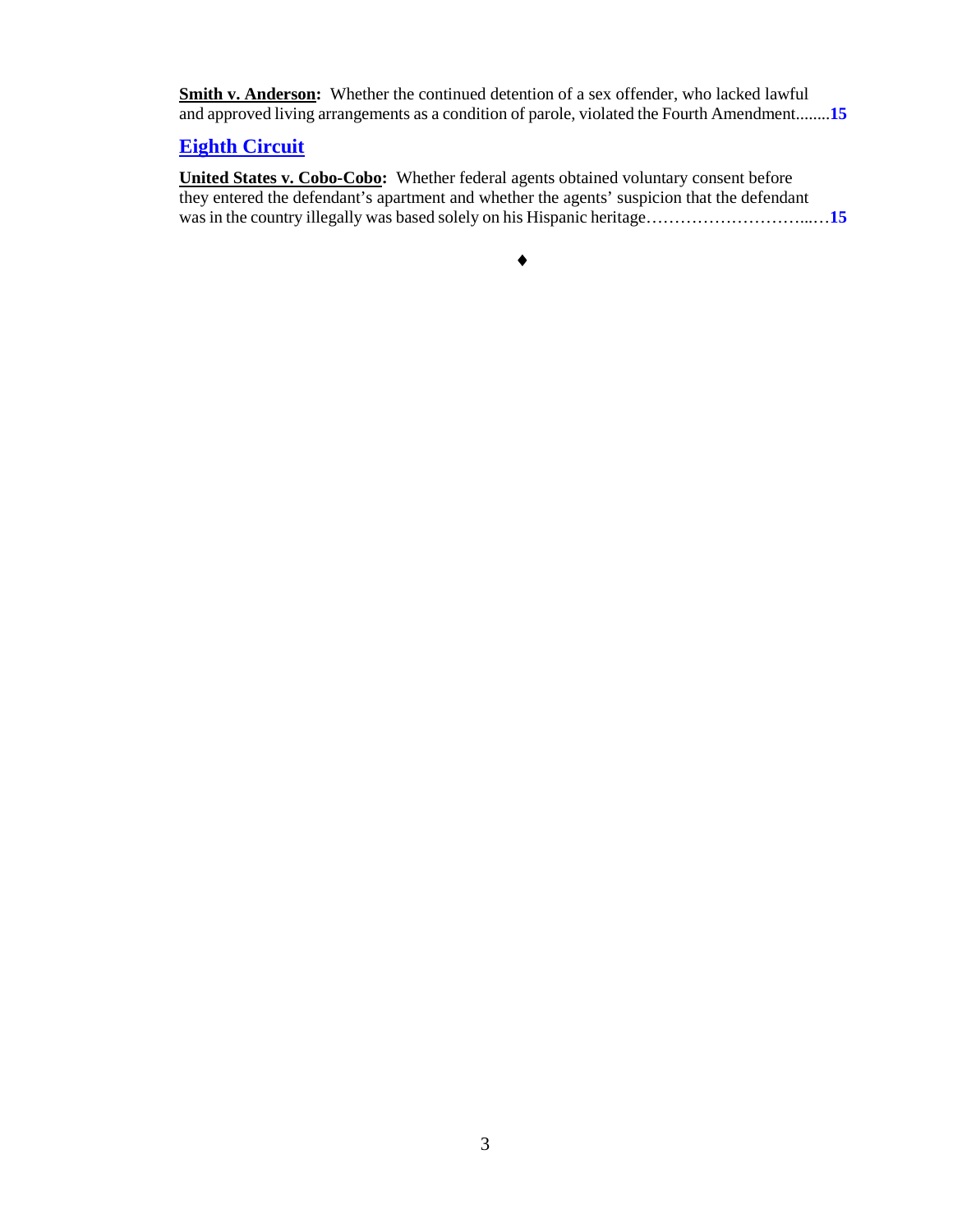# Supreme Court Preview

#### <span id="page-3-0"></span>**Byrd v. United States**

Decision below: [679 Fed.Appx. 146 \(3rd Cir. 2017 -](http://www.scotusblog.com/wp-content/uploads/2017/09/16-1371-opinion-below.pdf) unpublished)

A police officer stopped Byrd for a traffic violation. Byrd told the officer the car was rented and gave the officer a copy of the rental agreement. The officer noticed that the rental agreement did not list Byrd as the renter or as a permissive driver of the vehicle. During the stop, the officer searched the car and found heroin and body armor in the trunk.

Prior to trial, Byrd filed a motion to suppress the evidence discovered in the trunk, arguing that the search violated the Fourth Amendment. Without deciding whether the search was lawful, the district court determined that Byrd had no expectation of privacy because he was not listed on the rental agreement; therefore, he did not have standing to challenge the search of the vehicle.

Byrd appealed to the Third Circuit Court of Appeals, which affirmed the judgment of the district court. The Third Circuit recognized that there is a split among the circuits as to whether the sole occupant of a rental vehicle has a Fourth Amendment expectation of privacy when that occupant is not named in the rental agreement. However, the Third Circuit has determined that such a person has no expectation of privacy and therefore no standing to challenge a search of the vehicle.

Byrd appealed to the Supreme Court.

The issue before the Court is:

1. Does a driver have a reasonable expectation of privacy in a rental car when he has the renter's permission to drive the car but is not listed as an authorized driver on the rental agreement?

The Court will hear oral arguments in this case on January 9, 2018.

\*\*\*\*\*

#### <span id="page-3-1"></span>**Carpenter v. United States**

Decision Below: [819 F.3d 880 \(6th Cir. 2016\)](https://cases.justia.com/federal/appellate-courts/ca6/14-1572/14-1572-2016-04-13.pdf?ts=1460559660)

The government charged Carpenter and Sanders with several counts of armed robbery. At trial, the government's evidence included records from the defendants' wireless carriers, which revealed the defendants' cell-site location information (CSLI) for several months. The CSLI indicated that Carpenter and Sanders used their cellphones within a half-mile to two miles of several robbery locations during the time robberies occurred. The government obtained these records with a court order issued by a magistrate judge pursuant to *Section 2703(d)* of the Stored Communications Act (SCA). A court order under *§2703(d)* does not require a finding of probable cause. Instead, the SCA authorizes a court to issue a disclosure order under *§2703(d)* whenever the government "offers specific and articulable and material facts showing that there are reasonable grounds to believe" that the records sought "are relevant and material to an ongoing criminal investigation."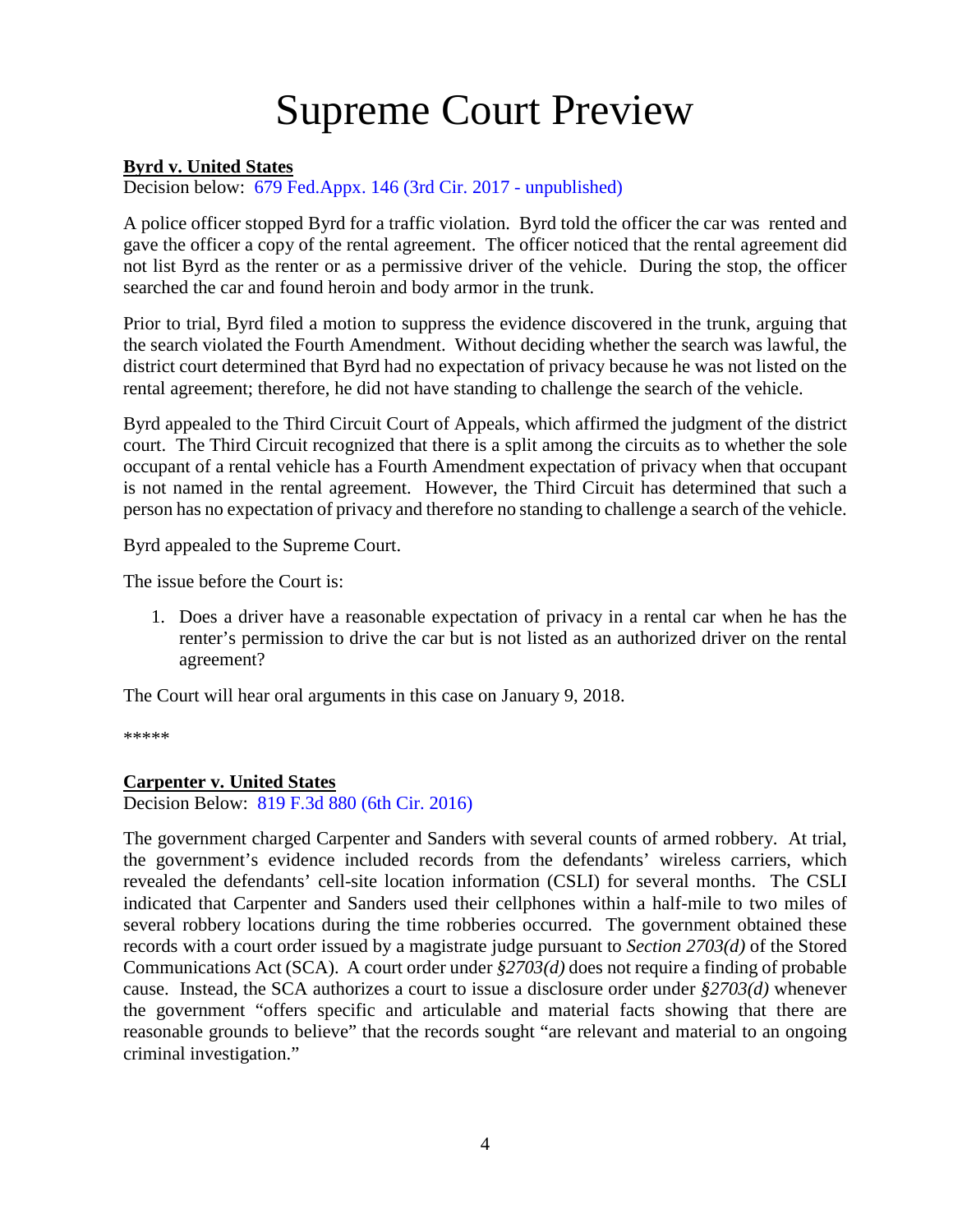The defendants filed a motion to suppress the CSLI evidence, arguing that the government violated the Fourth Amendment by not obtaining a search warrant based on probable cause to obtain this information.

The Sixth Circuit Court of Appeals disagreed. The Fourth Amendment protects the content of personal communications between individuals. Here, the business records maintained by the defendants' wireless carriers did not reveal anything about the content of any cell phone calls. Instead, the records included non-content related information, which wireless carriers gather in the ordinary course of business. For example, carriers track their customers' phone across different cell-site sectors to connect and maintain their customers' calls. The carriers also keep records of this data to find weak spots in their network and to determine if roaming charges apply. Consequently, the court held that the government's collection of cell-site records created and maintained by the defendants' wireless carriers was not a search under the Fourth Amendment.

The defendants appealed to the Supreme Court.

The issue before the Court is:

1. Whether the warrantless seizure and search of historical cell phone records revealing the location and movements of a cell phone user over the course of 127 days is permitted by the Fourth Amendment.

The Court will hear oral arguments in this case on November 29, 2017.

\*\*\*\*\*

#### <span id="page-4-0"></span>**City of Hays, Kansas v. Vogt**

Decision Below: [844 F.3d 1235 \(10th Cir. 2017\)](http://cases.justia.com/federal/appellate-courts/ca10/15-3266/15-3266-2017-01-04.pdf?ts=1483556466)

Vogt was employed as a police officer with the City of Hays, Kansas. During an internal investigation, the Hays police chief compelled Vogt to provide a statement describing how Vogt had come into possession of a knife. Based on Vogt's compelled statement, as well as other evidence, Vogt was charged in Kansas state court with two felony counts related to his possession of the knife. Following a probable cause hearing, the state district court determined that probable cause was lacking and dismissed the charges.

Vogt filed a lawsuit under *42 U.S.C. § 1983* against the City of Hays claiming, among other things, that the use of his compelled statements to support the prosecution during the probable cause hearing violated his Fifth Amendment right against self-incrimination.

The Tenth Circuit Court of Appeals agreed. The Fifth Amendment's Self Incrimination Clause, which applies to the states through incorporation of the Fourteenth Amendment, protects individuals from being compelled to incriminate themselves in any "criminal case." This protection extends to police officers and prohibits the government from compelling officers to make incriminating statements in the course of their employment. As a law enforcement officer, Vogt was protected under the Fifth Amendment against the use of his compelled statements in a criminal case.

The Tenth Circuit Court of Appeals then held that the phrase "criminal case" includes probable cause hearings as well as trials. As a result, the court concluded that Vogt had adequately alleged a Fifth Amendment violation consisting of the use of his compelled statements in a criminal case.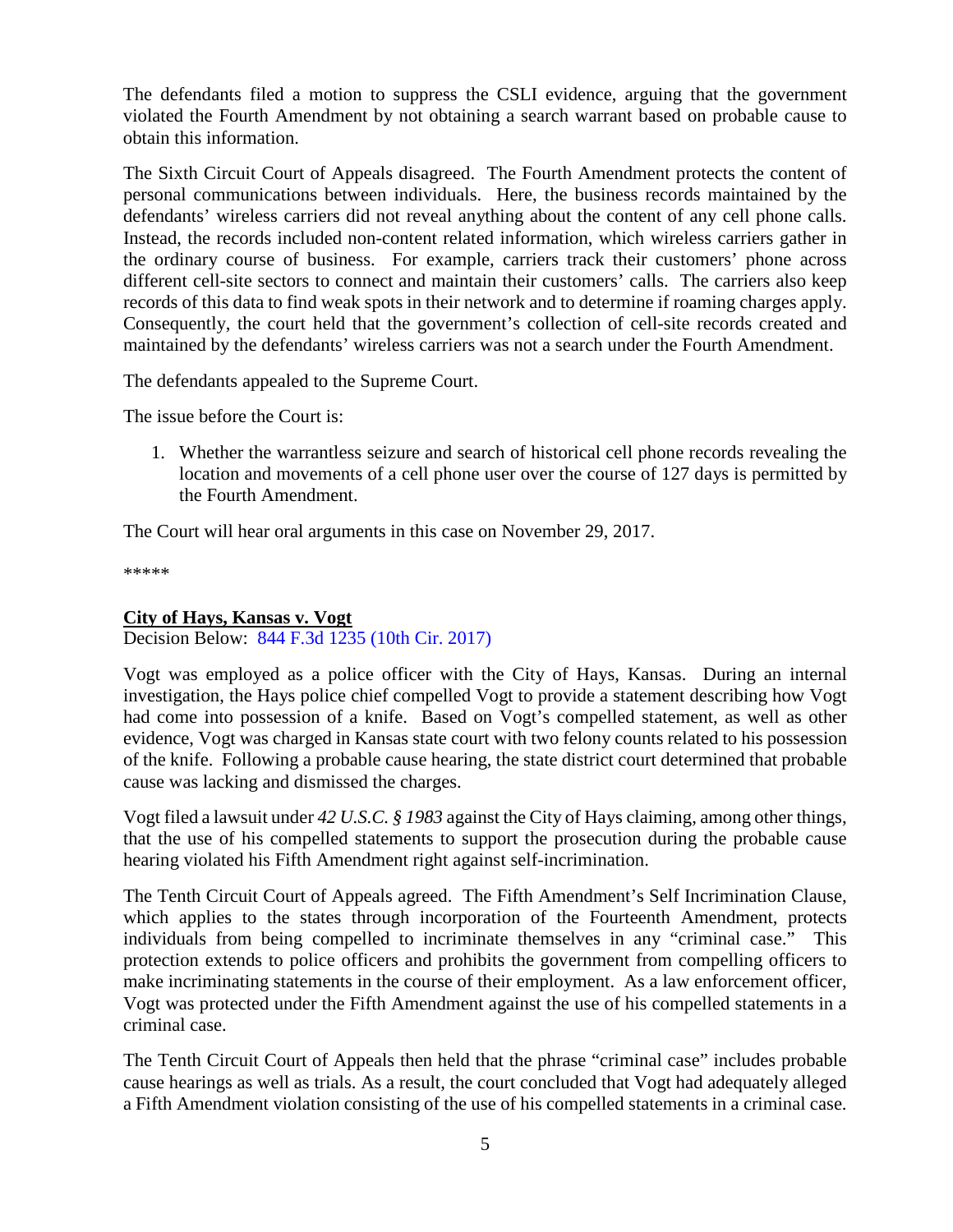The court noted that there is a split among the circuits on this issue. The 3rd, 4th, and 5th Circuits have held that the Fifth Amendment only provides rights at trial, while the 2nd, 7th, and 9th Circuits have held that certain pre-trial uses of compelled statements violate the Fifth Amendment.

The issue before the Court is:

1. Whether the Fifth Amendment is violated when compelled statements are used at a probable cause hearing.

The Court has not yet scheduled oral arguments in this case.

\*\*\*\*\*

#### <span id="page-5-0"></span>**Collins v. Virginia**

Decision Below: [790 S.E.2d 611 \(Va. 2016\)](http://www.scotusblog.com/wp-content/uploads/2017/03/16-1027-op-bel-va.pdf)

On two occasions, police officers attempted to stop a motorcycle after the driver committed traffic violations. However, in both cases, the driver increased his speed and eluded the officers. A few months later, one of the officers developed evidence that Collins was the person operating the motorcycle and went to Collins' house. While standing in the street, the officer saw a motorcycle covered with a tarp parked in the driveway. The officer walked up the driveway, lifted the tarp, and uncovered the motorcycle. The officer confirmed the motorcycle appeared to be the same one that had previously eluded him and recorded the motorcycle's vehicle identification number (VIN). A computer search of the VIN revealed the motorcycle had been stolen several years before. The officer arrested Collins for receiving stolen property.

After he was convicted, Collins appealed, arguing that the trial court should have suppressed the VIN information. Specifically, Collins argued that the officer violated the Fourth Amendment when he walked up the driveway, without permission or a search warrant, and removed the motorcycle tarp to reveal the VIN.

The Supreme Court of Virginia disagreed and affirmed Collins' conviction. The court held that the officer's entry onto Collins' driveway and lifting the tarp was a valid warrantless search under the automobile exception to the Fourth Amendment's warrant requirement. The court commented that the United States Supreme Court has "never limited the automobile exception such that it would not apply to vehicles parked on private property." In addition, the Virginia Supreme Court noted that it "has held that there is no reasonable expectation of privacy in a vehicle parked on private property yet exposed to public view."

Collins appealed to the Supreme Court.

The issue before the Court is:

1. Whether the Fourth Amendment's automobile exception permits a police officer to uninvited and without a warrant, to enter private property, approach a home, and search a vehicle parked a few feet from the house.

The Court will hear oral arguments in this case on January 9, 2017.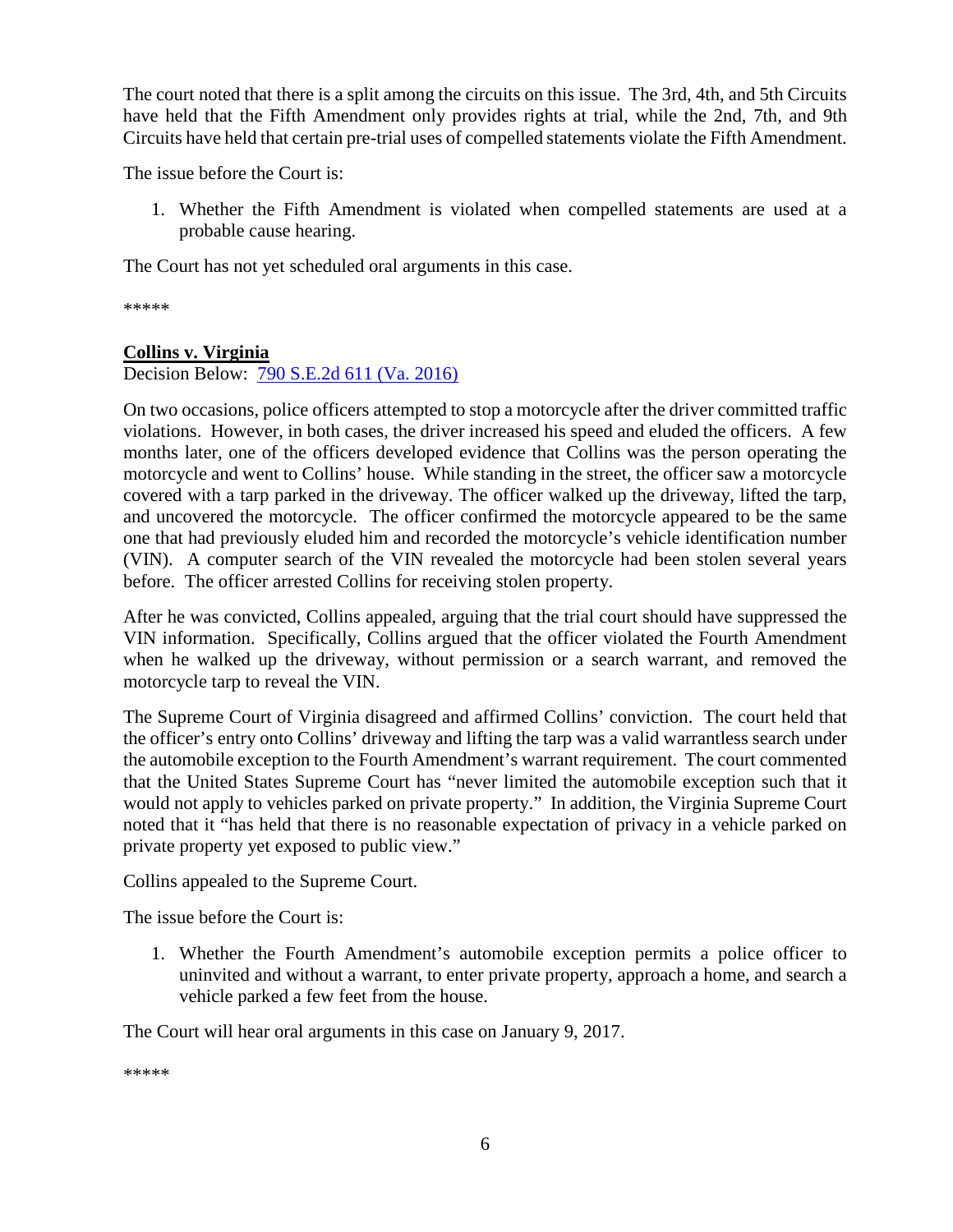#### <span id="page-6-0"></span>**Dahda v. United States**

Decision Below: [853 F.3d 1101 \(10th Cir. 2017\)](https://cases.justia.com/federal/appellate-courts/ca10/15-3236/15-3236-2017-04-04.pdf?ts=1491328858)

Dahda was convicted of conspiracy to distribute marijuana. Much of the evidence against Dahda was obtained through wiretaps of cell phones used by Dahda and four co-conspirators. The wiretap orders were issued by the United States District Court for the District of Kansas. The wiretap orders authorized interception of cell phones located outside the District of Kansas, using listening posts that were also stationed outside the court's territorial jurisdiction.

Dahda argued that the wiretap evidence should have been suppressed because the wiretap orders allowed the government to use stationary listening posts located outside the District of Kansas, in violation of Title III.

The Tenth Circuit Court of Appeals agreed that the wiretap orders violated the general rule that interception orders must occur within the issuing court's territorial jurisdiction. The court further held that the statutory exception that allows the government to listen to calls outside the issuing court's territorial jurisdiction by using a "mobile interception" device did not apply. In this case, the court concluded the exception did not apply because the wiretap orders authorized interception of cell phones that were outside of the court's territorial jurisdiction by using stationary listening posts that were also outside of the court's jurisdiction. However, the court held that while the wiretap orders exceeded the district court's territorial jurisdiction, Dahda's motion to suppress was properly denied.

The court noted that not all deficiencies in wiretap applications and orders require suppression of evidence. Instead, suppression is required only if the violation "directly and substantially" affects one of Congress' core concerns when it enacted Title III. The court stated that Congress' concerns for Title III included the protection of the privacy of oral and wire communications as well as the establishment of a uniform basis for authorizing the interception of these communications. The court found that suppression of wiretap evidence in this case was not appropriate because the territorial defect did not directly and substantially affect either of these underlying Congressional concerns.

Dahda appealed to the Supreme Court.

The issue before the Court is:

1. Whether Title III of the Omnibus Crime Control and Safe Streets Act of 1968, 18 U.S.C. §§ 2510-2520, requires suppression of evidence obtained pursuant to a wiretap order that is facially insufficient because the order exceeds the judge's territorial jurisdiction.

The Court has not yet scheduled oral arguments in this case.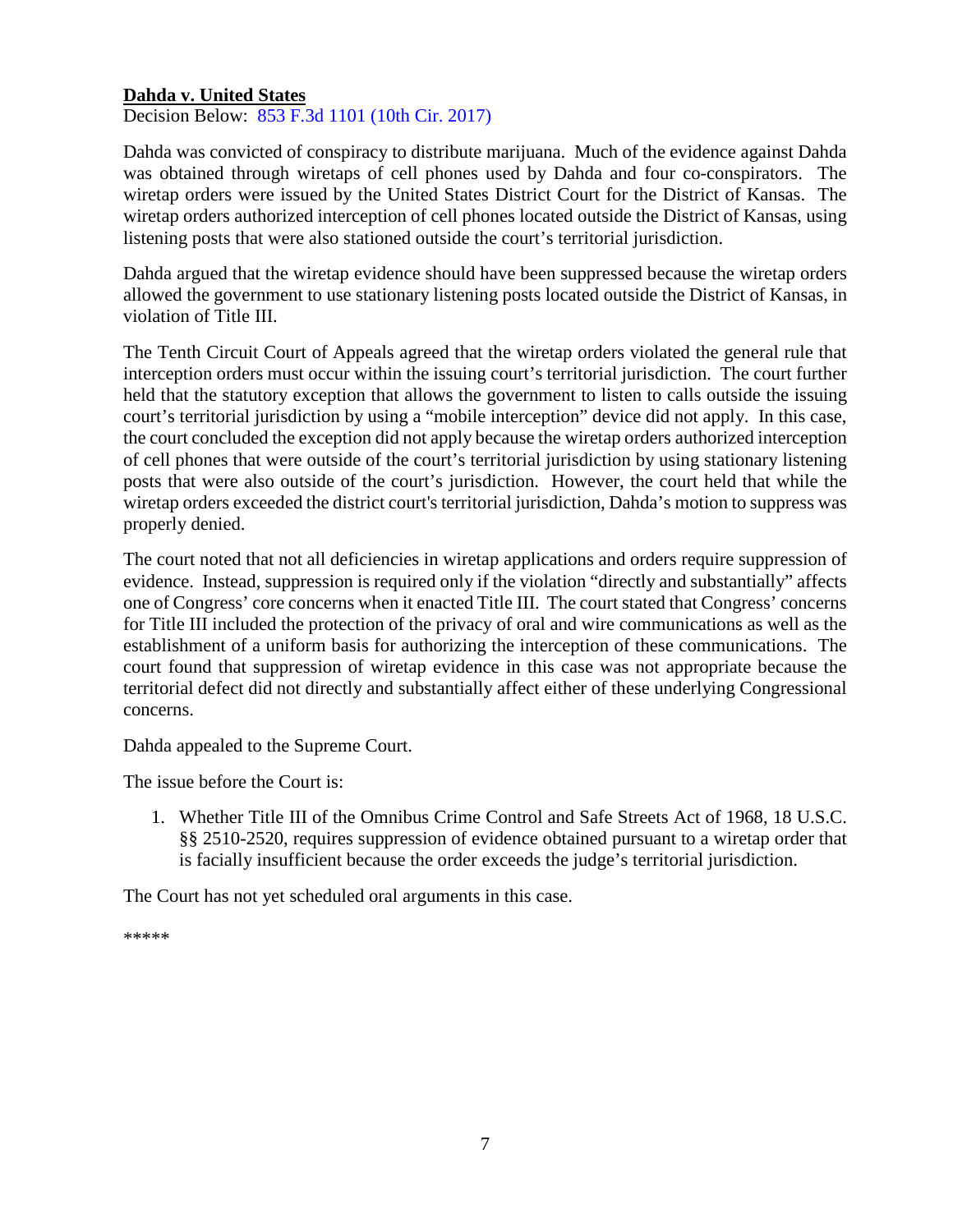#### <span id="page-7-0"></span>**District of Columbia v. Wesby**

Decision below: [765 F.3d 13 \(D.C. Cir. 2014\)](https://cases.justia.com/federal/appellate-courts/cadc/12-7127/12-7127-2014-09-02.pdf?ts=1411135821)

Police officers responded to a noise disturbance call at a house. When the officers arrived, they discovered twenty-one men and women having a party. One of the women told the officers a woman, named Peaches, who was renting the house had given her permission to be in the house, while others said they had been invited to the party by another guest. Peaches was not present, but when one of the officers spoke to her on the phone Peaches told the officer she had permission to be at the house. The officer eventually contacted the homeowner who denied Peaches was renting the house and denied the partygoers had his permission to be inside his house. The officers arrested everyone in the house for unlawful entry, a violation of District of Columbia law. Subsequently, sixteen of the arrestees sued the officers for false arrest.

The District of Columbia Circuit Court of Appeals held that the officers were not entitled to qualified immunity.

First, the court held it was unreasonable for the officers to believe the plaintiffs had entered the house unlawfully, as they knew the plaintiffs had been invited to a party at the house. Second, the officers had explicit, uncontested statements from Peaches and another guest at the scene that Peaches had told the people inside the house that they could be there. Finally, the officers had a statement from the homeowner that he had been trying unsuccessfully to arrange a lease with Peaches and that he had not given the people in the house permission to be there. However, the homeowner never told the officers that he or anyone else had told the plaintiffs that they were not welcome in the house. The court found that all of the information the officers obtained by the time of the arrests made it clear the plaintiffs believed they had lawfully entered the house with the consent of someone they believed to be the lawful occupant. As a result, the court concluded that the officers did not have probable cause to arrest the plaintiffs for unlawful entry.

The officers appealed the denial of qualified immunity to the Supreme Court.

The issues before the Court are:

- 1. Whether the officers had probable cause to arrest under the Fourth Amendment. Specifically, whether, when the owner of a vacant home informs the police that he has not authorized entry, an officer assessing probable cause to arrest those inside for trespassing may discredit the suspects' questionable claims that they were lawfully inside the house.
- 2. Even if there was no probable cause to arrest the apparent trespassers, whether the officers were entitled to qualified immunity because the law was not clearly established in this regard.

The court heard oral arguments in this case on October 4, 2017.

Oral Argument Audio: [https://www.supremecourt.gov/oral\\_arguments/audio/2017/15-1485](https://www.supremecourt.gov/oral_arguments/audio/2017/15-1485)

#### Oral Argument Transcript:

[https://www.supremecourt.gov/oral\\_arguments/argument\\_transcripts/2017/15-1485\\_2924.pdf](https://www.supremecourt.gov/oral_arguments/argument_transcripts/2017/15-1485_2924.pdf)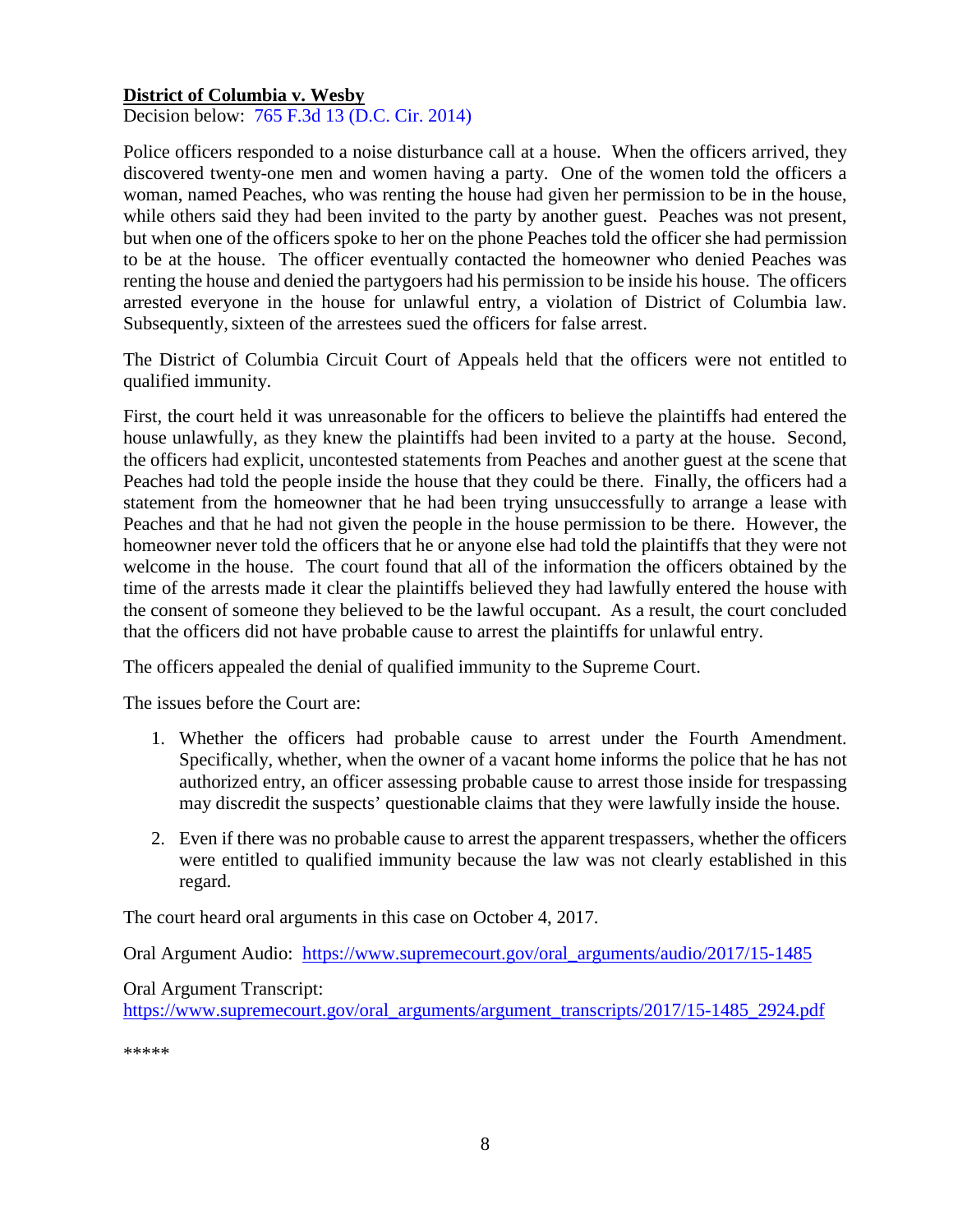#### <span id="page-8-0"></span>**United States v. Microsoft Corporation**

Decision below: [829 F.3d 197 \(2d Cir. 2016\)](https://cases.justia.com/federal/appellate-courts/ca2/14-2985/14-2985-2016-07-14.pdf?ts=1468508412)

The government obtained a warrant issued under *§ 2703* of the Stored Communications Act (SCA) that directed Microsoft to seize and produce the contents of an email account that it maintained for a customer who used the company's electronic communications services. The government then served the warrant on Microsoft at its headquarters in Redmond, Washington.

Microsoft provided the government the customer's non-content related information that was located on a server in the United States. However, Microsoft determined that to comply fully with the warrant, it would need to access customer content stored and maintained on a server located in Ireland. Microsoft refused to provide the government this data and filed a motion to quash the warrant. Microsoft argued that a warrant issued under the SCA could not require it to produce data that was stored on servers located outside the United States.

The government argued Microsoft was required to produce the data, pursuant to the warrant, no matter where the data was located, as long as Microsoft had custody and control of the data.

The court held *§ 2703* of the SCA does not authorize a United States court to issue and enforce an SCA warrant, even against a United States-based service provider, for the contents of a customer's electronic communications stored on severs located outside the United States. Consequently, the court held the SCA warrant in this case could not lawfully compel Microsoft to produce the contents of a customer's email account stored on servers located in Ireland.

The government appealed.

The issue before the court is:

1. Whether a United States provider of email services must comply with a probable-causebased warrant issued under *§ 2703* by making disclosure in the United States of electronic communications within that provider's control, even if the provider has decided to store that material abroad.

The Court has not yet scheduled oral arguments in this case.

\*\*\*\*\*

#### <span id="page-8-1"></span>**Lozman v. City of Riviera Beach, Florida**

Decision Below: [681 Fed. Appx. 746 \(11th Cir. 2017 -](http://www.scotusblog.com/wp-content/uploads/2017/07/17-21-opinion-below.pdf) unpublished)

In June 2006, Lozman filed a lawsuit against the City of Riviera Beach attempting to invalidate the City's approval of a redevelopment plan, which affected his residence. In November 2006, the City Council held a regular public meeting and Lozman was granted to permission to speak during the "public comments" portion of the meeting. When Lozman began to speak about the recent arrest of a Palm Beach County Commissioner on corruption charges, one of the City Council members told Lozman that he could not speak about that incident. After Lozman told the council member, "Yes, I will," the council member directed a City police officer to remove Lozman from the meeting. After Lozman refused to the officer's request to walk outside, the officer arrested Lozman and charged him with disorderly conduct and resisting arrest without violence. Although the state's attorney determined there was probable cause to arrest Lozman, the charges were dismissed because there was "no reasonable likelihood of a successful prosecution."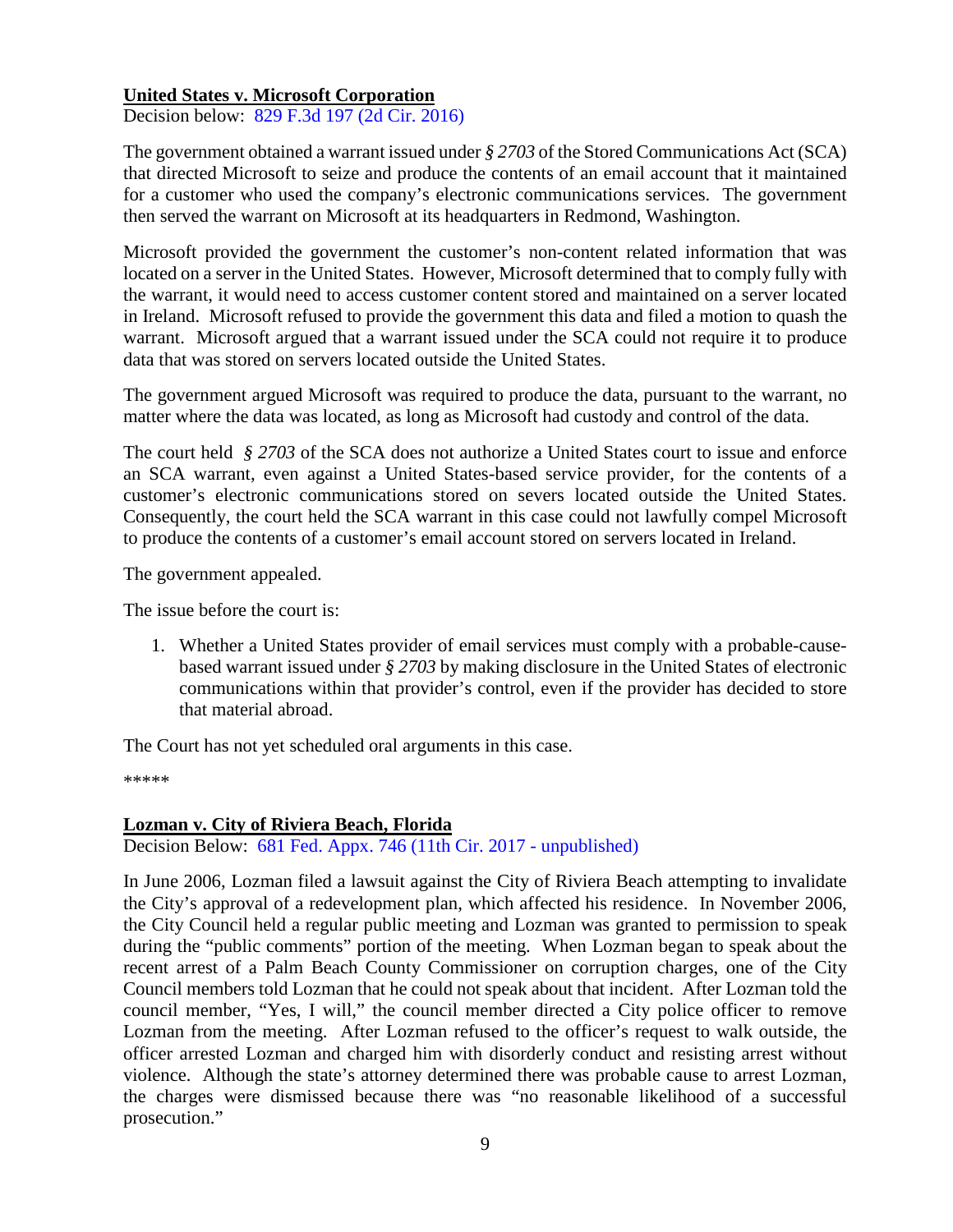Lozman sued the City under *42 U.S.C. § 1983*. Lozman alleged, among other things, that the City arrested him in retaliation for his opposition to the City's redevelopment plan, in violation of the First Amendment.

At trial, the jury found that the officer had probable cause to arrest Lozman for disturbing a lawful assembly under *Fla. Stat. § 871.01*. On appeal, the Eleventh Circuit Court of Appeals held that the jury's finding that probable cause to arrest Lozman was supported by the evidence. In addition, the court held that the jury's determination that Lozman's arrest was supported by probable cause defeated Lozman's First Amendment retaliatory arrest claim as a matter of law. Lozman appealed.

The issue before the Court is:

1. Does the existence of probable cause defeat a First Amendment retaliatory-arrest claim as a matter of law?

The Court has not yet scheduled oral arguments in this case.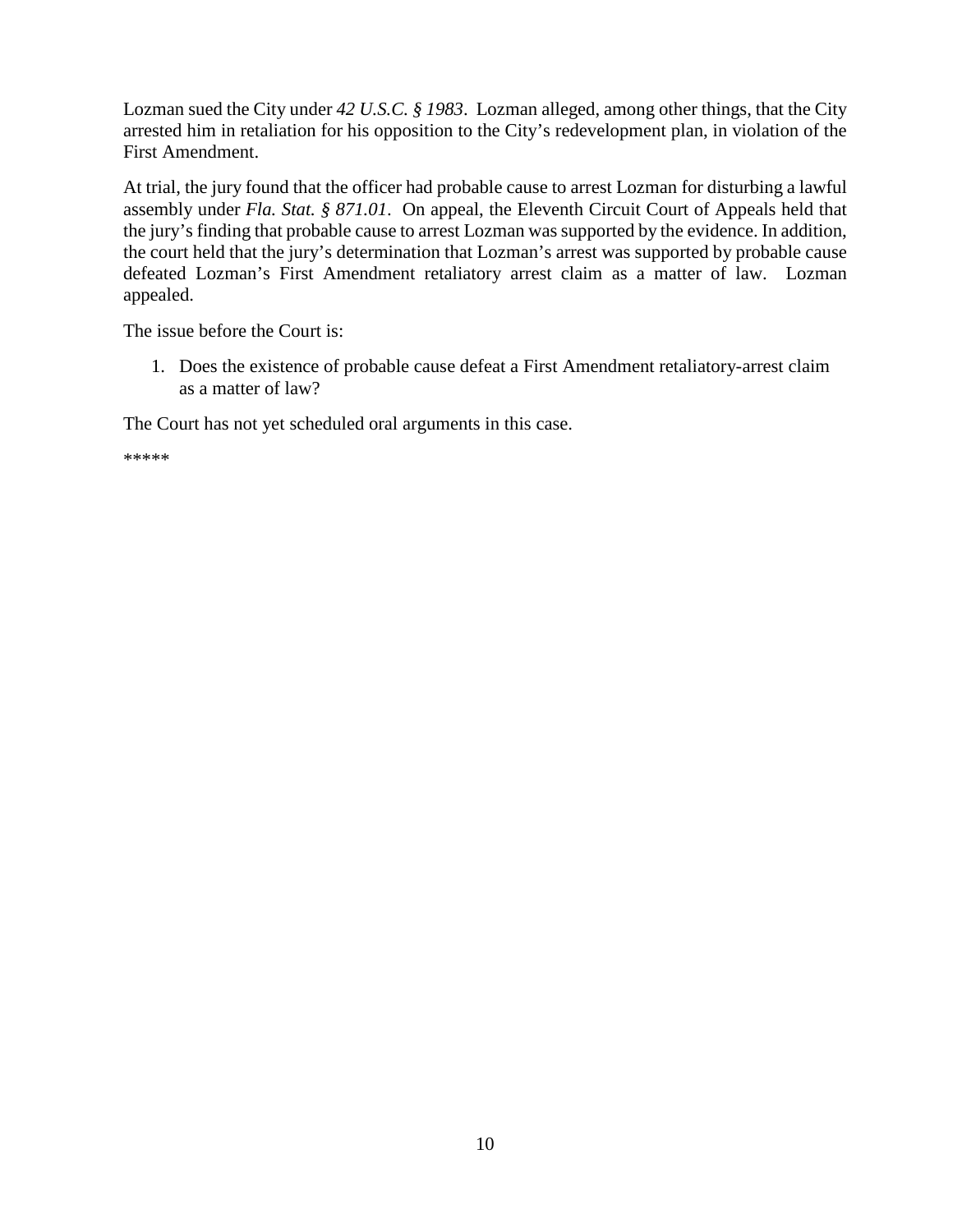# CASE SUMMARIES

# Circuit Courts of Appeal

## <span id="page-10-1"></span><span id="page-10-0"></span>**First Circuit**

#### <span id="page-10-2"></span>**United States v. Orth, 2017 U.S. App. LEXIS 20028 (1st Cir. N.H. Oct. 13, 2017)**

An officer stopped a vehicle after he suspected the driver was intoxicated. As the officer approached the vehicle, he saw that it contained three occupants. After the officer asked the driver to produce his license and registration, he gave the officer his license but not the registration. When the officer asked the driver to check the glove box for the registration, he refused to do so. While speaking to the driver, the officer saw a "large black cylinder item" resting between the front passenger's leg and the center console. The officer asked the driver to identify the object, but he refused to answer the officer. When the officer repeated his question, the front- passenger, Orth, uttered profanity to the officer and held up the object to reveal that it was a large flashlight.

The officer requested back up, ordered the driver out of the vehicle, and told Orth to place his hands on the dashboard. Orth shouted profanity at the officer and finally placed his hands on the dashboard after the officer repeated his request several times. The officer frisked the driver and discovered a large utility knife that the driver said he used for construction work. In the meantime, Orth continued to yell at the officer and at one point, reached towards the floorboard of the vehicle.

When the backup officer arrived, the officer ordered the back-seat passenger and Orth out of the vehicle. After the officer frisked both men, he approached the vehicle to search it. In response, Orth tried to close the door and eventually pushed the officer in the chest. While the officers tried to handcuff Orth, the driver reached into the vehicle, grabbed a jacket from the floorboard near where Orth had been sitting, and fled. As the driver fled, he dropped the jacket. The officers recovered the jacket, which contained a loaded pistol, a digital scale, and heroin.

The government charged Orth with several drug and firearm related offenses.

Orth filed a motion to suppress the evidence seized from his jacket.

First, the court held that the officer reasonably extended the duration of the stop beyond its original purpose for drunk driving when he ordered the occupants out of the vehicle and frisked them for weapons.

Second, the court held that the officer established reasonable suspicion that the occupants were armed and dangerous; therefore, he was justified in frisking the men. Specifically, the court noted that the driver's reluctance to open the glove box and the presence of the large flashlight, among other factors, justified frisking him. In addition, the officer was justified in frisking Orth because of his argumentative behavior, use of profanity, refusal to keep his hands on the dashboard, and reaching to the floorboard area near his seat.

Finally, the court held that the officer was justified in attempting to search the car for weapons. The officer's reasonable suspicion that the occupants were armed and dangerous justified a search for weapons that could be easily accessed from the passenger compartment of the vehicle.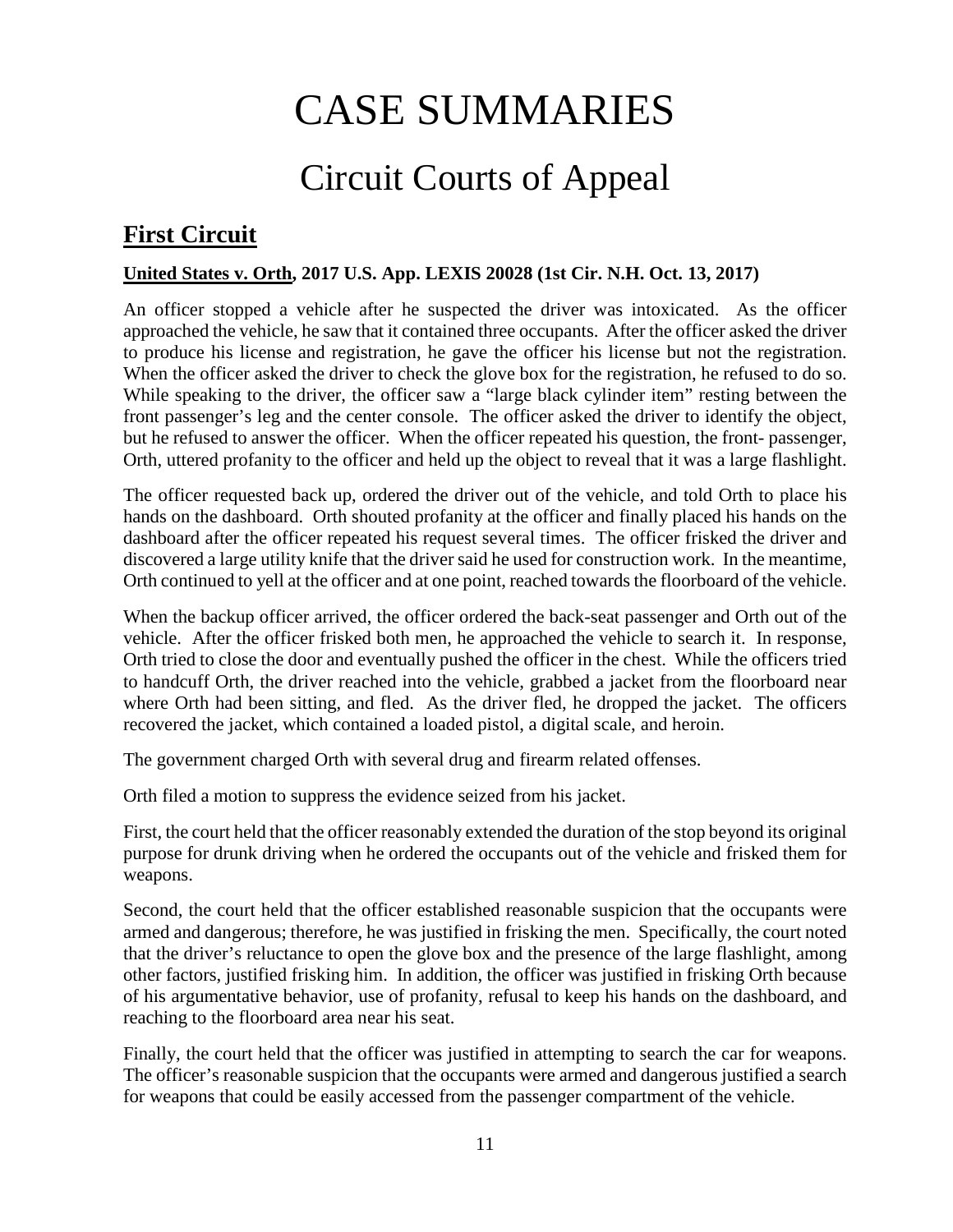For the court's opinion: [https://cases.justia.com/federal/appellate-courts/ca1/16-1436/16-1436-](https://cases.justia.com/federal/appellate-courts/ca1/16-1436/16-1436-2017-10-13.pdf?ts=1507924805) [2017-10-13.pdf?ts=1507924805](https://cases.justia.com/federal/appellate-courts/ca1/16-1436/16-1436-2017-10-13.pdf?ts=1507924805)

\*\*\*\*\*

#### <span id="page-11-0"></span>**United States v. Levin, 2017 U.S. App. LEXIS 21354 (1st Cir. Mass. Oct. 27, 2017)**

In September 2014, the Federal Bureau of Investigation (FBI) began investigating an internet forum named "Playpen" for sharing child pornography hosted on "The Onion Router" (Tor). Tor, along with similar networks, collectively known as the Dark Web, exists to provide anonymity to Internet users by masking user data and hiding information by funneling it through a series of interconnected computers.

In January 2015, FBI agents gained access to Playpen servers and relocated the website content to servers in a secure government facility in the Eastern District of Virginia. The agents assumed administrative control of the site. Although FBI investigators could monitor Playpen traffic, it could not determine who was accessing Playpen because of the Tor encryption technology.

In February 2015, the FBI applied for a warrant in the Eastern District of Virginia to search computers that accessed Playpen by using a Network Investigative Technique (NIT). The warrant described the application of the NIT, which sent computer code to Playpen users' computers that instructed the computers to transmit certain information back to the government. The information sent to the government included the computer's Internet Protocol (IP) address, operating system information, operating system username, and its Media Access Control (MAC) address, which is a unique number assigned to each network modem. Although Playpen was hosted in the Eastern District of Virginia, the warrant explained that, "the NIT may cause [a defendant's] computer- wherever located--to send to a computer controlled by or known to the government, network level messages containing information that may assist in identifying the computer." A United States magistrate judge signed the warrant, and the FBI began collecting the personal data of Playpen users.

During the warrant period, Levin accessed Playpen and the FBI located him in Massachusetts through information obtained from the NIT. The FBI subsequently obtained a warrant in the District of Massachusetts to search Levin's computer. When the agents searched Levin's computer, they found eight media files containing child pornography.

The government charged Levin with possession of child pornography.

Levin filed a motion to suppress the evidence obtained through the NIT.

The district court suppressed the evidence obtained through the NIT, holding that the magistrate judge in the Eastern District of Virginia exceeded her statutory authority by issuing the NIT warrant beyond her district court's jurisdictional boundaries. The government appealed.

The exclusionary rule was designed to deter misconduct by police officers. As a result, when the police exhibit "deliberate, reckless, or grossly negligent" disregard for Fourth Amendment rights, the exclusion of evidence is warranted. However, when police officers act with an objectively reasonable good-faith belief that their conduct is lawful, exclusion of evidence is not appropriate, as there is no bad conduct to deter.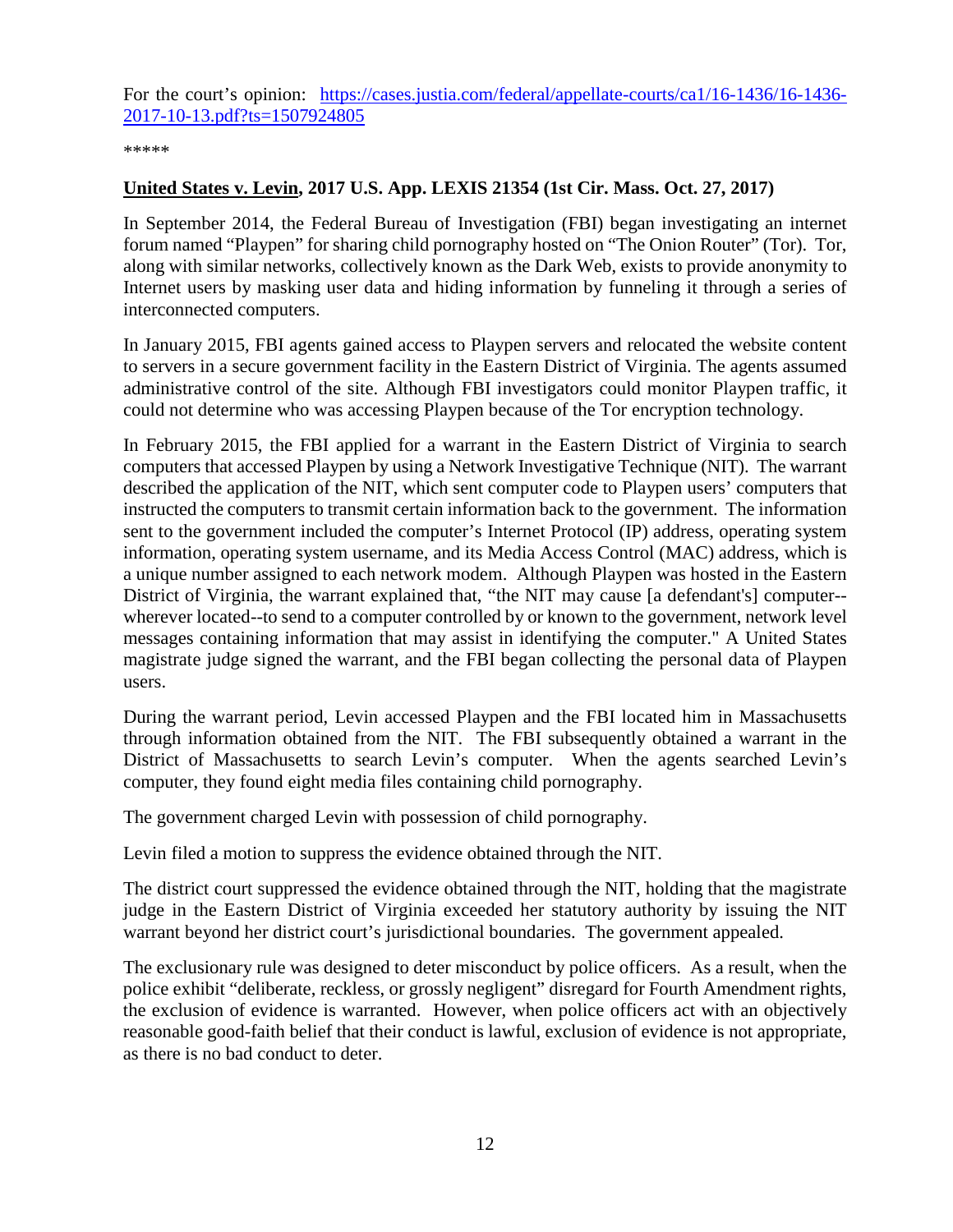In this case, the government presented the magistrate judge with a request for a warrant, containing a detailed affidavit from an experienced officer, describing in detail its investigation, including how the NIT works, which places were to be searched , and which information was to be seized. To the extent that a mistake was made in issuing the warrant, it was made by the magistrate judge and not by the executing officers. In addition, the executing officers had no reason to suspect that a mistake had been made and the warrant was invalid, as this was the first time the issue of NIT warrants and their scope had been challenged. Consequently, the court concluded there was no law enforcement conduct to deter and vacated the judgment of the district court suppressing the evidence discovered pursuant to the NIT warrant and the warrant authorizing the search of Levins' computer. Instead, the court stated that such conduct should be encouraged because it "leaves it to the courts to resolve novel legal issues," such as the one faced by the agents and the magistrate judge in this case.

The court added that recently the Eight and Tenth Circuits reached similar results in cases involving the execution of the same NIT warrants as issue in this case. (See: [United States v.](https://cases.justia.com/federal/appellate-courts/ca8/16-3976/16-3976-2017-07-24.pdf?ts=1500910259)  [Horton, 863 F.3d 1041 \(8th Cir. 2017\)](https://cases.justia.com/federal/appellate-courts/ca8/16-3976/16-3976-2017-07-24.pdf?ts=1500910259) and [United States v. Workman, 863 F.3d 1313 \(10th Cir.](https://cases.justia.com/federal/appellate-courts/ca10/16-1401/16-1401-2017-07-21.pdf?ts=1500654692) [2017\).](https://cases.justia.com/federal/appellate-courts/ca10/16-1401/16-1401-2017-07-21.pdf?ts=1500654692) In addition, on December 1, 2016, *Federal Rule of Criminal Procedure 41(b)(6)* was added to provide an additional exception to the magistrate's jurisdictional limitation by allowing warrants for programs like the NIT. See [https://www.law.cornell.edu/rules/frcrmp/rule\\_41.](https://www.law.cornell.edu/rules/frcrmp/rule_41)

For the court's opinion: [https://cases.justia.com/federal/appellate-courts/ca1/16-1567/16-1567-](https://cases.justia.com/federal/appellate-courts/ca1/16-1567/16-1567-2017-10-27.pdf?ts=1509132604) [2017-10-27.pdf?ts=1509132604](https://cases.justia.com/federal/appellate-courts/ca1/16-1567/16-1567-2017-10-27.pdf?ts=1509132604)

\*\*\*\*\*

#### <span id="page-12-0"></span>**United States v. Bain, 874 F.3d 1 (1st Cir. Mass. Oct. 13, 2017)**

Police officers obtained a criminal complaint and arrested Bain for drug-related offenses after Bain walked out of a multi-family building and attempted to get into his car. During the search incident to arrest, the officers found a set of keys on Bain's person. The officers tried these keys on the front door of the multi-family building and on the doors to three apartments inside the building. The keys opened the main door to the multi-family building and to unit D, one of the apartments inside the building. The officers used this information in addition to other information to obtain a warrant to search the apartment. Inside the apartment, the officers found drugs, a firearm, and other evidence indicating that Bain was involved in drug trafficking.

The government charged Bain with drug and firearm-related offenses.

Bain filed a motion to suppress the evidence seized from his apartment. Bain argued that the officers conducted an unlawful search by turning his key in the locks to identify the unit to search, and that there was no probable cause to issue a warrant to search unit D without that identification.

The court agreed that the officers conducted an unlawful search by testing the key in the lock of Bain's apartment.

First, the court concluded that the inside of the front door lock to unit D was within the unit's curtilage; therefore, it was protected by the Fourth Amendment. Next, the court found that a physical intrusion into the curtilage to obtain information, in this case by putting the key in the lock to see if it fit, was a search that was not within the "implicit license" which allows a visitor to approach a home, knock on the front door and wait briefly to be received or not. Here, as long as the officers were lawfully in the building, they could approach the door and knock without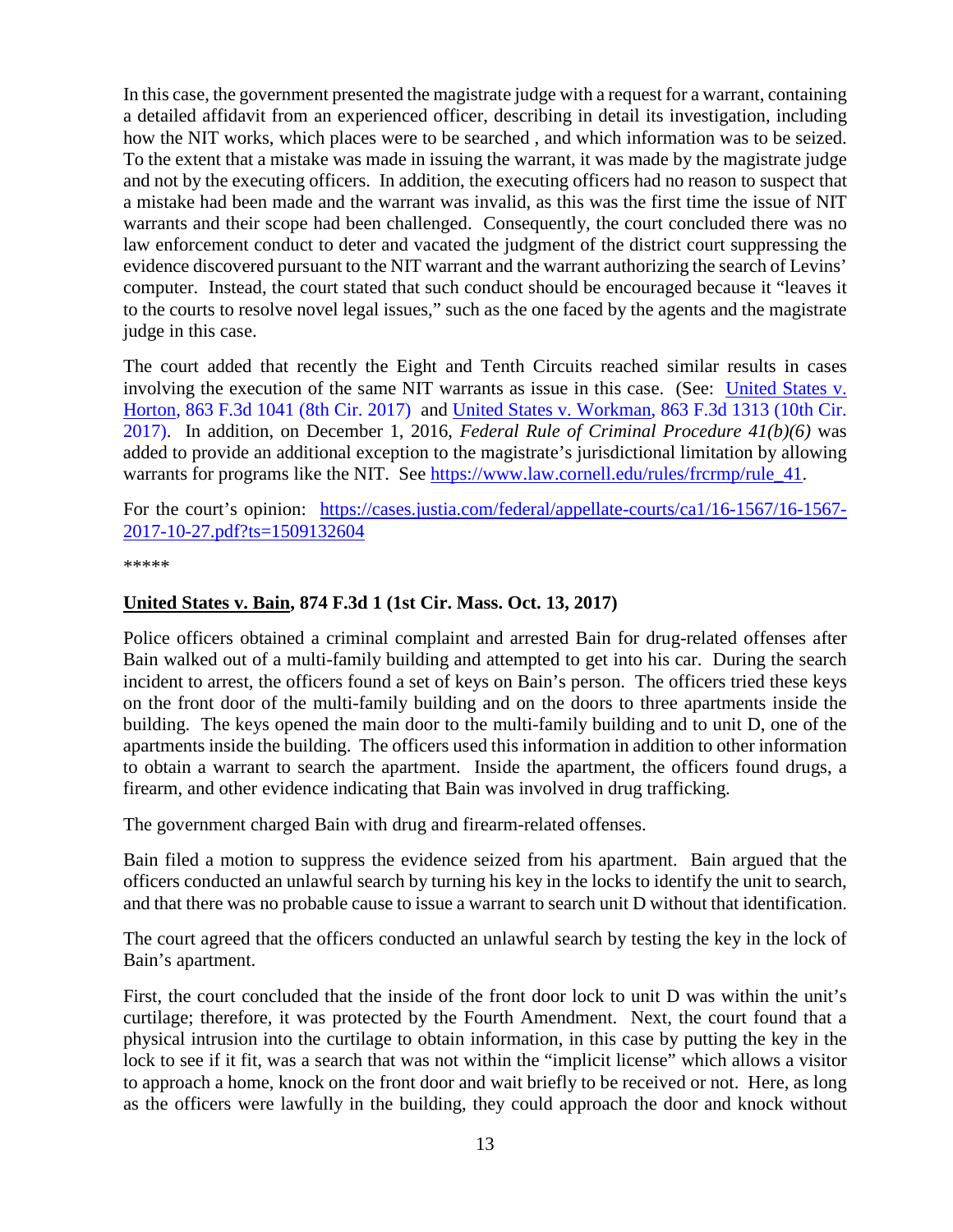being deemed to have conducted a search. However, the court held that walking up to the door of a home and trying keys on the lock constituted a Fourth Amendment search.

The court further held that the search by the officers in this case was not reasonable. The government offered no evidence that the officers considered other possible means of determining in which unit Bain resided. In addition, the government did not claim that evidence was being destroyed, an immediate danger existed, or that any other exigency was present that required the officers to turn the key in the lock of unit D.

Even though the court found that the officers violated the Fourth Amendment by conducting an unlawful search, the court held that the suppression of evidence seized from Bain's apartment was not warranted. The court noted that at the time of the incident, under Massachusetts case law, an officer only needed reasonable suspicion to conduct a search by turning a key in a lock. In this case, the court found that under this standard, the officers established reasonable suspicion to believe that turning the key in the lock of unit D would lead to evidence of Bain's drug dealing. Consequently, the court concluded that the officers relied in good faith on the search warrant for unit D issued by the magistrate judge based on the state of the law prior to this decision.

For the court's opinion: [https://cases.justia.com/federal/appellate-courts/ca1/16-1140/16-1140-](https://cases.justia.com/federal/appellate-courts/ca1/16-1140/16-1140-2017-10-13.pdf?ts=1507924804) [2017-10-13.pdf?ts=1507924804](https://cases.justia.com/federal/appellate-courts/ca1/16-1140/16-1140-2017-10-13.pdf?ts=1507924804)

\*\*\*\*\*

## <span id="page-13-0"></span>**Seventh Circuit**

#### <span id="page-13-1"></span>**United States v. Quiroz, 2017 U.S. App. LEXIS 21235 (7th Cir. Ill. Oct. 26, 2017)**

Federal agents arrested Quiroz outside his mother's house and placed him in the back of a police car while the agents conducted a protective sweep of the house. After completing the sweep, one of the agents advised Quiroz of his Miranda rights. When the agent asked Quiroz if he understood his rights, Quiroz replied, "I did nothing." The agents then explained the investigation and told Quiroz about some of the evidence they had obtained. At that point, Quiroz made incriminating statements to the agents. The agents transported Quiroz to their office where Quiroz told the agents that he would not sign a Miranda waiver; however, he continued to speak with the agents and made more incriminating statements.

Quiroz filed a motion to suppress his statements to the agents. The district court denied Quiroz's motion, finding that Miranda warnings were given and that Quiroz voluntarily waived his rights. Quiroz appealed.

A defendant's wavier of Miranda rights must be voluntary, knowing, and intelligent. In addition, a suspect can implicitly waive his Miranda rights. To establish that an implicit waiver was valid, the government must show that: (1) Miranda warnings were given; (2) the suspect made an uncoerced statement; and (3) the suspect understood his rights.

Quiroz argued that his statements should have been suppressed because he did not understand his Miranda rights.

The court disagreed. First, the court found that during the proceedings Quiroz used words and sentences "consistent with the intelligence a person would need to understand the words read to him by the agent relating to his Miranda rights." In addition, the court credited the agent's testimony that Quiroz "seemed to understand everything" the agents were telling him.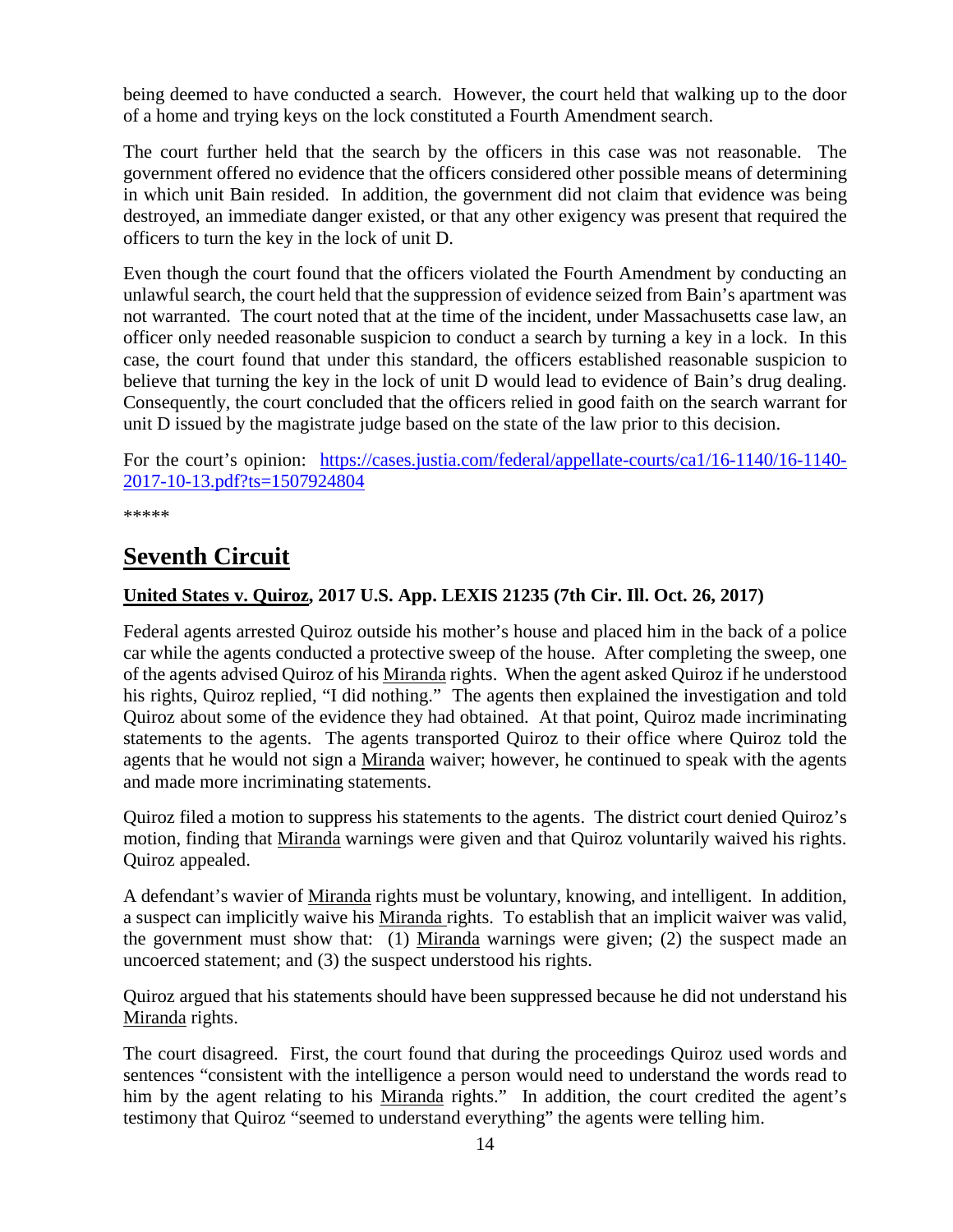Second, Quiroz's action indicated that he had "at least some knowledge of the system." For example, Quiroz told the agents that he would not sign anything but continued talking freely, telling them that he could help them but he would need to be on the street to do so.

As a result, the court held that Quiroz understood his rights and that his uncoerced statements after he was read his Miranda rights constituted a valid implicit wavier.

For the court's opinion: [https://cases.justia.com/federal/appellate-courts/ca7/16-3518/16-3518-](https://cases.justia.com/federal/appellate-courts/ca7/16-3518/16-3518-2017-10-26.pdf?ts=1509051628) [2017-10-26.pdf?ts=1509051628](https://cases.justia.com/federal/appellate-courts/ca7/16-3518/16-3518-2017-10-26.pdf?ts=1509051628)

\*\*\*\*\*

#### <span id="page-14-0"></span>**Smith v. Anderson, 2017 U.S. App. LEXIS 21569 (7th Cir. Ill. Oct. 31, 2017)**

Following a term of incarceration, Smith, a registered offender, was scheduled to begin a term of parole for one year. However, before releasing Smith on parole, Illinois law required that the Illinois Department of Corrections approve a host site. On his release date, Smith submitted two host sites; however, the Department had not investigated or approved either site. Instead of releasing Smith, his parole officer, Anderson, issued a parole violation report that contained incorrect information concerning the Department's attempt to place Smith at a host site. Smith spent another six months in custody before the Department released him on good-time credit.

Smith sued Anderson under *42 U.S.C. § 1983*, claiming that Anderson's parole violation report caused the Department to hold him beyond his release date in violation of the Fourth Amendment.

The court disagreed and held that Anderson was entitled to qualified immunity, finding that no court has held that the Fourth Amendment compels the release of sex offenders who lack lawful and approved living arrangements. As a result, the court concluded that when sex offenders lack these arrangements, their continued detention does not violate clearly established rights. The court further held that Anderson's incorrect statements in his parole violation report were irrelevant and could not form the basis for a cause of action under *§ 1983*.

For the court's opinion: [https://cases.justia.com/federal/appellate-courts/ca7/16-2333/16-2333-](https://cases.justia.com/federal/appellate-courts/ca7/16-2333/16-2333-2017-10-31.pdf?ts=1509465641) [2017-10-31.pdf?ts=1509465641](https://cases.justia.com/federal/appellate-courts/ca7/16-2333/16-2333-2017-10-31.pdf?ts=1509465641)

\*\*\*\*\*

# <span id="page-14-1"></span>**Eighth Circuit**

#### <span id="page-14-2"></span>**United States v. Cobo-Cobo, 873 F.3d 613 (8th Cir. Iowa Oct. 12, 2017)**

Federal agents arrested Mendoza-Marcos for being in the United States illegally. Mendoza-Marcos told the agents that he lived in an apartment with several roommates and allowed the agents to enter the apartment to retrieve some items to take with him to the immigration office. Once inside the apartment, the agents asked one of Mendoza-Marcos' roommates to gather everyone in the living room to speak to the agents. After the occupants could not provide government issued identifications, including Cobo-Cobo, and admitted to being in the country illegally, the agents arrested them. As a result of this incident, the government obtained Cobo-Cobo's employment identification card from his employer and placed it in Cobo-Cobo's "alien file."